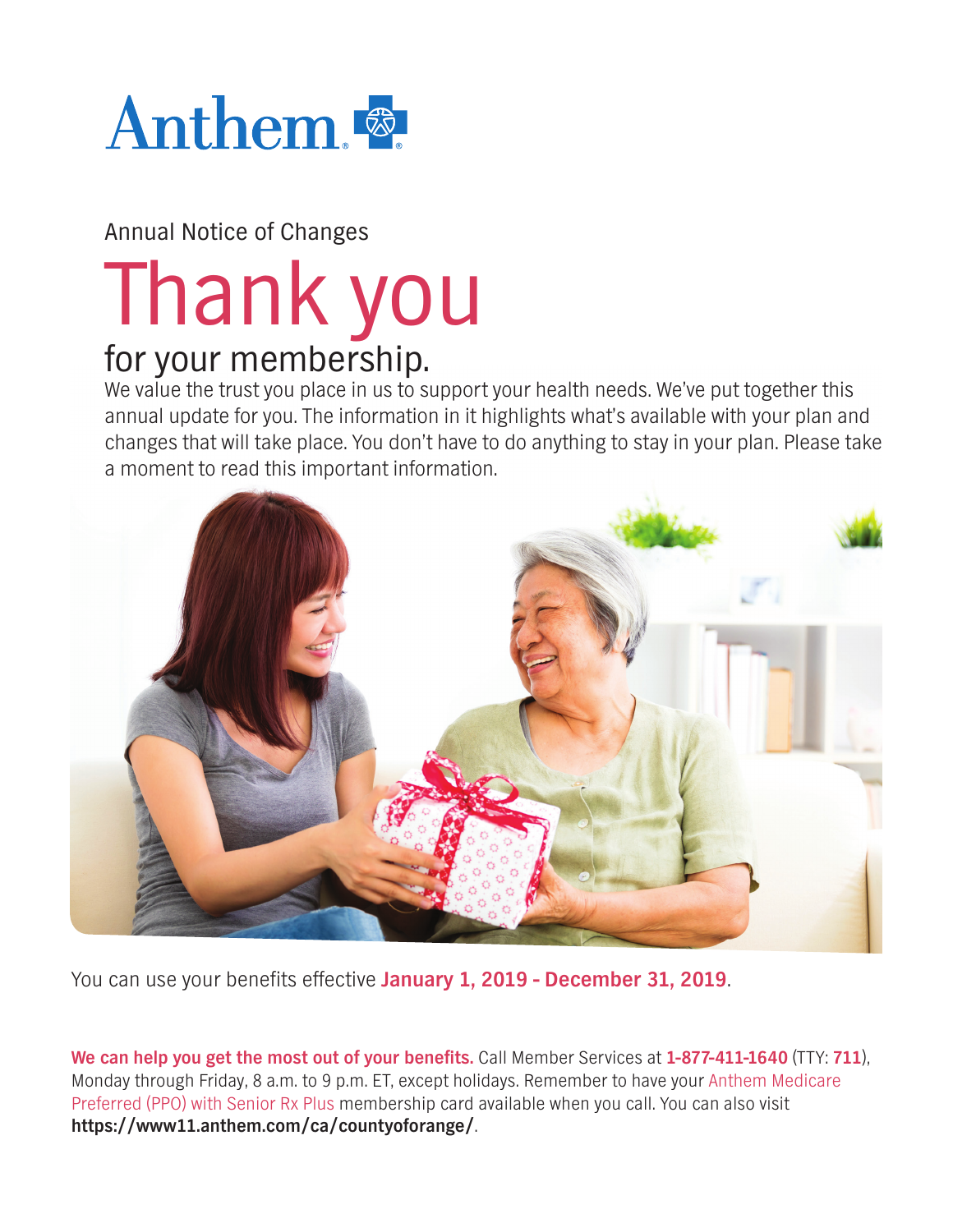### Check your mailbox for your new Medicare ID card

To reduce the risk of fraud and identity theft, Medicare will be replacing your Medicare ID card (red, white and blue card). You may have already received the new card. If you haven't, the Centers for Medicare & Medicaid Services (CMS) will send it by April 2019. This new card will not include your Social Security number for your member identification number. Instead, CMS has created a unique number, called the Medicare Beneficiary Identifier (MBI). Although you won't use the Medicare ID card to receive services covered by this plan, you should keep it in a safe place in case you need it later. Remember to use your Anthem Medicare Preferred (PPO) with Senior Rx Plus membership card whenever you get any services covered by this plan.

## Your plan documents

**You are enrolled in the Anthem Medicare Preferred (PPO) with Senior Rx Plus plan.** Below are descriptions of your plan documents. You can view the *Evidence of Coverage*, *Formulary* and Directory online or request printed copies. It's easy and convenient – simply follow the steps in the enclosed flyer. Please note, it's important that you review all the materials to learn about any changes and how they affect you.



### *Evidence of Coverage (EOC)*

This booklet, available online, is a legal document that describes what is covered and what you pay for your Medicare Advantage and Prescription Drug coverage. It also explains your rights and responsibilities. Review the benefits chart located at the front of the *EOC* to see any changes to your share of cost.



#### **Certificate of Coverage**

This booklet explains the additional drug benefits you get from us and not from Medicare. Review the benefits charts to see any changes to your share of the cost.



#### *2019 Part D Formulary (List of Covered Drugs)*

This booklet, also available online, has information about the drugs we cover in your plan. Check if your drugs will continue to be covered, in the same tier, and if there are new restrictions. We encourage you to talk to your doctor if any of the changes affects you.



#### **Directory**

This booklet, available online, has information about how to find an in-network doctor, hospital and pharmacy.

| ___       |
|-----------|
| ___<br>__ |
|           |
|           |

#### *EOC, Formulary and Directory Flyer*

This flyer gives you information about how to view the *EOC*, *Formulary* and Directory online or how to request a printed copy.



#### **National Access Plus flyer**

This flyer gives you information about your options for receiving care from an out-ofnetwork provider.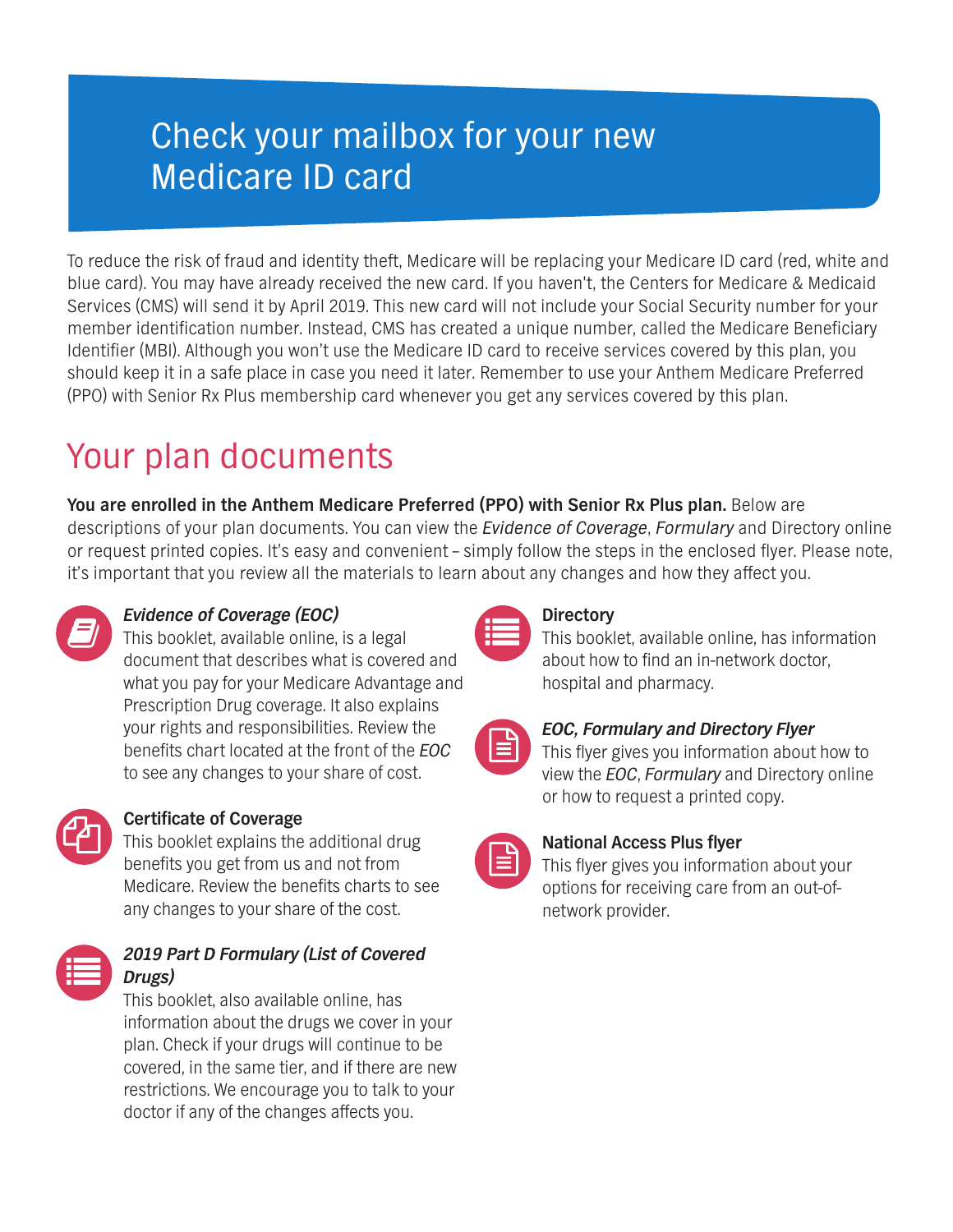### Ways to save time and money



#### **Talk to a doctor anywhere, anytime with LiveHealth Online**

Visit with a board-certified doctor on your smartphone, tablet or computer – 24 hours a day, 7 days a week at no cost to you. Doctors can assess your condition and send prescriptions to the pharmacy you select, if needed.1 Talk with a doctor online for conditions such as colds, flu or allergies. You can schedule a visit with a therapist<sup>2</sup> to have a 45-minute counseling session. Sign up for free at **[livehealthonline.com](http://livehealthonline.com)** or download the free mobile app.



#### **Convenient ways to get your prescriptions filled**

Choose from these options:

- Use retail pharmacies in your plan for shortterm prescriptions for medications you need right away.
- You may save money by filling your prescriptions at a preferred retail pharmacy in your plan. The current list of preferred retails pharmacies is located in your *EOC*. Please note, preferred retail pharmacies may change each January.
- Use a mail-order pharmacy in your plan for medications you take on an ongoing basis, such as long-term or maintenance medications. This can offer significant cost savings, plus save you time.



 $\boldsymbol{X}$ 

#### **You may qualify for help paying for prescription drugs**

There are agencies that can help pay for your prescription drugs, such as Medicare's Extra Help program, State Pharmaceutical Assistance Program (SPAP) and AIDS Drug Assistance Program (ADAP). If you qualify, you can get help paying for your drug plan's monthly premium, yearly deductible, coinsurance/copays, coverage gap and late enrollment penalty. To learn more about these programs and additional benefits, contact these agencies. Their contact information is listed in the last chapter of your *EOC*.

#### **Your benefits travel with you**

As a PPO plan member, you can go to any doctor or facility that accepts Medicare in or out of Anthem Blue Cross' network, as long as the care you get is covered and medically needed, anywhere in the United States, Washington, D.C., Puerto Rico, Guam, U.S. Virgin Islands, American Samoa and Northern Mariana Islands. Urgent and emergency care can always be received from the nearest available provider, anywhere worldwide.